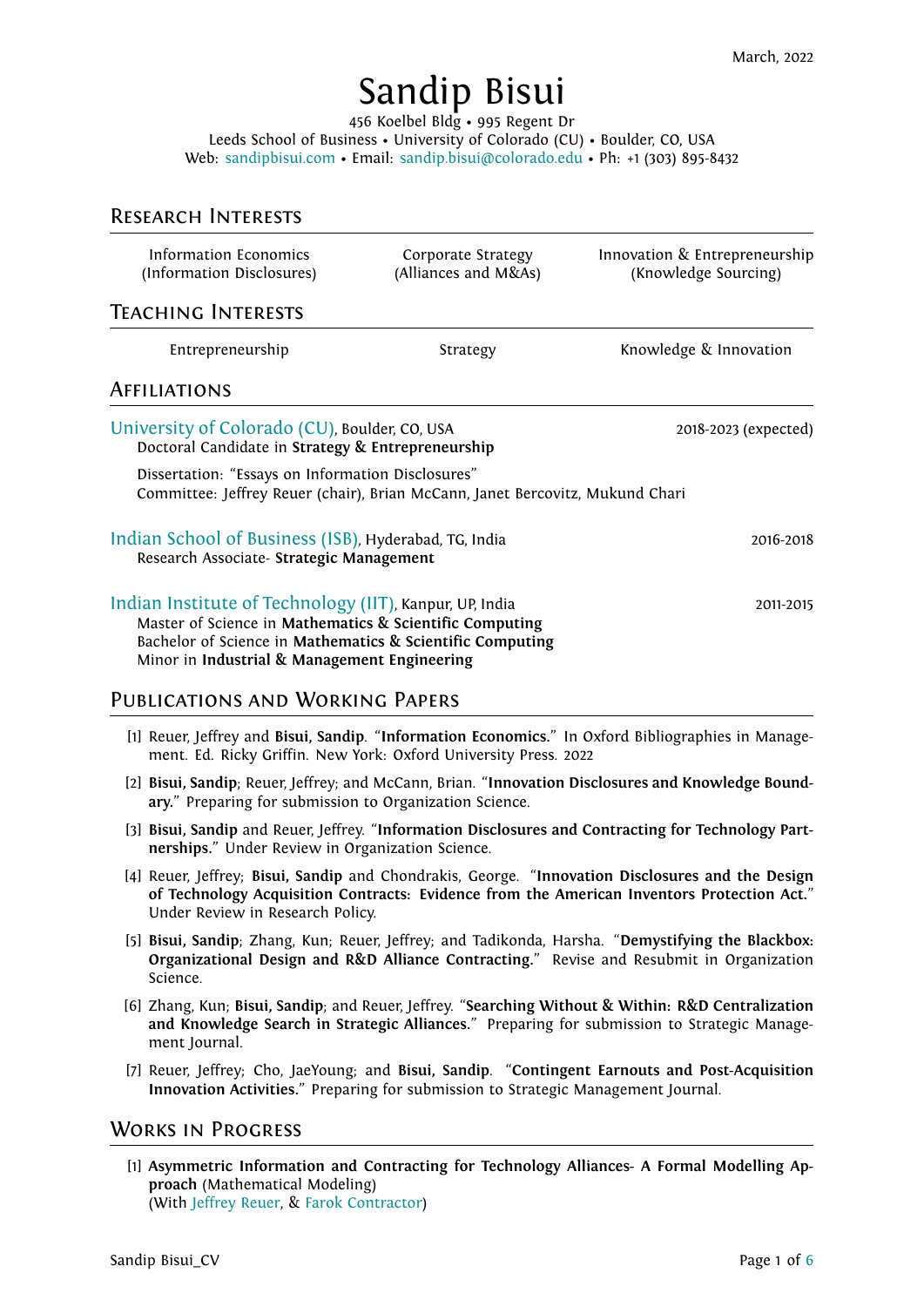- [2] **Litigation as Source of Information** (Analysis) (With [Jeffrey Reuer,](https://www.colorado.edu/business/jeffrey-j-reuer) & [Hugo Leenders\)](https://www.colorado.edu/business/hugo-leenders)
- [3] **Scientists' Mobility and Alliance Governance** (Analysis) (With [Jeffrey Reuer,](https://www.colorado.edu/business/jeffrey-j-reuer) & [Ramakrishna Devarakonda](https://www.bschool.cuhk.edu.hk/staff/devarakonda-ramakrishna/))
- [4] **Information Disclosures and Receivers' Heterogeneity** (Stage- Proposal)

# Conferences & Presentations

| 2022 | Consortium for Competition and Cooperation (CCC)- Toronto<br>- Selected Participant, Doctoral Conference                                                                                                                                                                                                                                                                                                                                                              |
|------|-----------------------------------------------------------------------------------------------------------------------------------------------------------------------------------------------------------------------------------------------------------------------------------------------------------------------------------------------------------------------------------------------------------------------------------------------------------------------|
| 2021 | Strategic Management Society (SMS): Annual conference- Virtual<br>- Presented: Exploring the Impact of Innovation Disclosure on Contracting for Technol-<br>ogy Alliances<br>- Selected Participant, Annual Doctoral Workshop<br>- Selected Participant, Workshop on Methodological Frontiers: Leveraging New Methods<br>and Data Sources<br>- Selected Participant, Workshop on Building Research Identity and Pipeline in Strategy<br>and Entrepreneurship Research |
| 2021 | Academy of Management (AOM): Annual meeting- Virtual<br>- Presented: Exploring the Impact of Innovation Disclosure on Contracting for Technol-<br>ogy Alliances<br>- Selected Participant, STR Division Doctoral Consortium                                                                                                                                                                                                                                           |
| 2021 | Strategy Science Conference- Virtual                                                                                                                                                                                                                                                                                                                                                                                                                                  |
| 2020 | Strategic Management Society (SMS): Annual conference- Virtual<br>- Presented: Searching without & within: R&D Centralization and Knowledge Search in<br><b>Strategic Alliances</b>                                                                                                                                                                                                                                                                                   |
| 2020 | Academy of Management (AOM): Annual meeting-Virtual<br>- Presented:<br>Organizational Structure Matters: R&D Centralization and Alliance<br>Governance                                                                                                                                                                                                                                                                                                                |
| 2020 | Leeds Strategy and Entrepreneurship Division Pro-Seminar- University of Colorado Boul-<br>der, CO, USA<br>- Presented: When Information Asymmetry is good: Innovation Disclosures and Con-<br>tracting for Technology Collaborations (2 <sup>nd</sup> Year Paper)                                                                                                                                                                                                     |
| 2019 | Strategic Management Society (SMS): Annual conference- Minneapolis, MN, USA<br>Organizational Structure Matters: R&D Centralization and Alliance<br>- Presented:<br>Governance                                                                                                                                                                                                                                                                                        |
| 2019 | Academy of Management (AOM): Annual meeting- Boston, MA, USA                                                                                                                                                                                                                                                                                                                                                                                                          |
| 2018 | Strategic Management Review (SMR): Special conference on Open Innovation-Berkeley,<br>CA, USA                                                                                                                                                                                                                                                                                                                                                                         |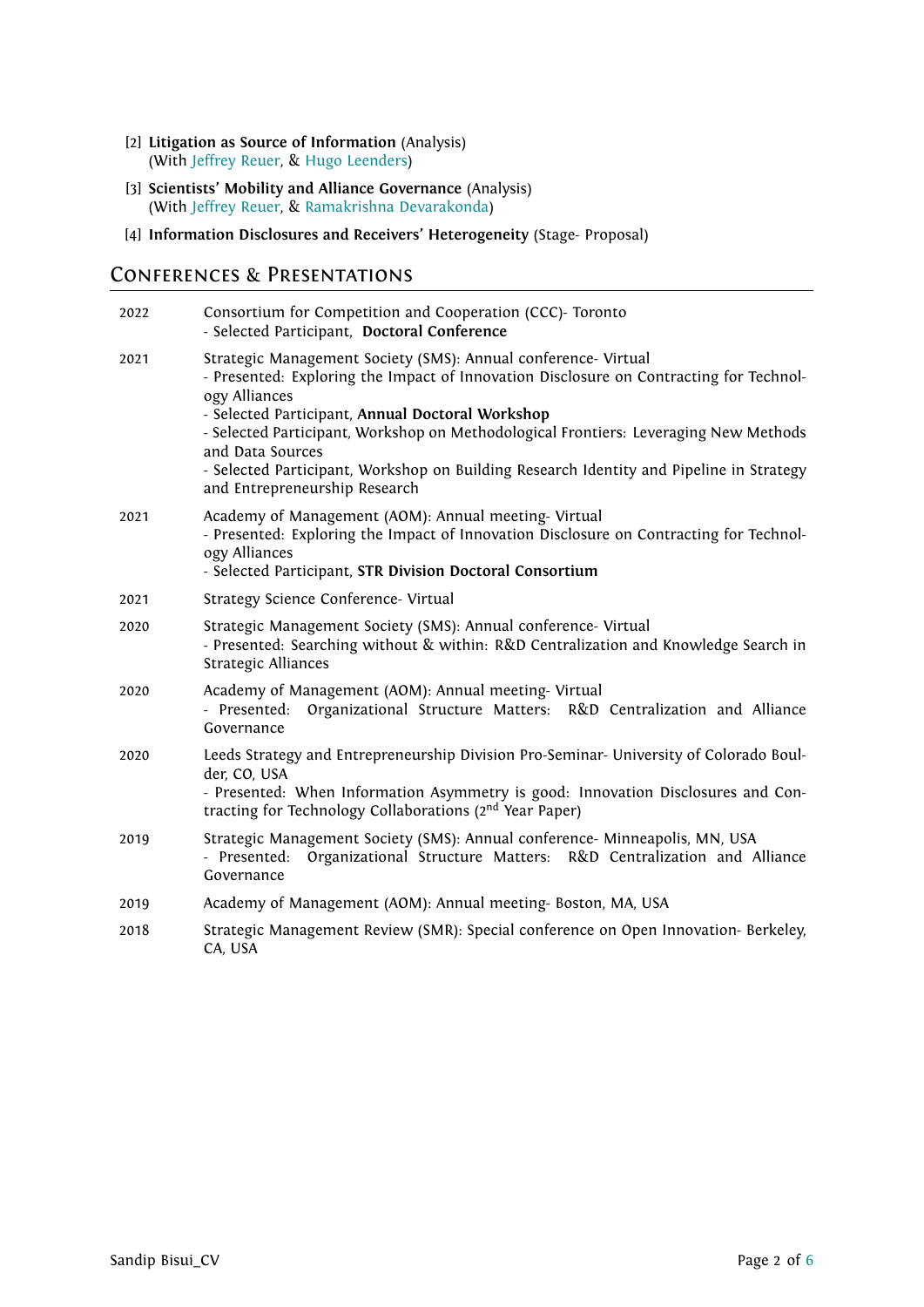## Teaching Experiences

| 2021 | (CU) Boulder, USA       | Instructor (BCOR 2304: Strategic and Entrepreneurial Thinking), University of Colorado<br>#students: 46, FCQ Avg.: 4.1/5                      | Summer 2021 |
|------|-------------------------|-----------------------------------------------------------------------------------------------------------------------------------------------|-------------|
| 2021 | (CU) Boulder, USA       | Instructor (BCOR 2304: Strategic and Entrepreneurial Thinking), University of Colorado<br>#students: 150, FCQ Avg.: 4.1/5                     | Spring 2021 |
| 2020 | (CU) Boulder, USA       | Instructor (BCOR 2304: Strategic and Entrepreneurial Thinking), University of Colorado<br>#students: 150, FCQ Avg.: 4.0/5                     | Fall 2020   |
| 2020 | (CU) Boulder, USA       | Instructor (BCOR 2304: Strategic and Entrepreneurial Thinking), University of Colorado<br>#students: 45, FCQ Avg.: 4.2/5                      | Summer 2020 |
| 2020 | orado (CU) Boulder, USA | Teaching Assistant (MBAC 6050: Strategy; Instructor: Jeffrey Reuer), University of Col-                                                       | Summer 2020 |
| 2020 |                         | Teaching Assistant (BCOR 2304: Strategic and Entrepreneurial Thinking; Instructor:<br>Mukund Chari), University of Colorado (CU) Boulder, USA | Spring 2020 |

\*5/5 on Rate My Professors

Selected Comments from Students' FCQ:

- [1] "I really enjoyed this class with Sandip because he was very knowledgeable. It was a class that involved mostly team work but Sandip always made it clear that he was there to answer any questions that we had. He was understanding and made the class very straightforward and all the assignments were clear. I really enjoyed this class with Sandip and would recommend taking it with him to future students."
- [2] "Sandip was a great professor and made everyone feel welcome. He did great in the course by giving us a day for case studies which were really informative and enjoyable. This enabled us to work in groups and collaborate. He also did great on days we had class in making sure everyone was understanding his teaching and he did great altogether"
- [3] "Sandip was a great professor and made himself incredibly available throughout this course. He made learning interactive, but also lectured which I felt was a super helpful combination"
- [4] "I really enjoyed this course and appreciated how you treated our time as valuable and taught some really important concepts. My only suggestion would be to make it so that we can see our feedback on the case studies instead of having to come to you individually to ask what we did wrong since some of us may not have time for that."
- [5] "I think that Professor Bisui has done a great job teaching this course. Its difficult to be a good professor via zoom, but he has done really well. I have felt like I can ask any question and reach out to him throughout the whole semester."
- [6] "I think that the setup of the course was very good. I really liked the discussion posts and case assignments because they helped me better grasp the ideas we were learning in class because I was able to apply them to real-world examples."
- [7] "I truly enjoyed the layout and format of this class. Along with this, Professor Bisui was constantly informing us for when he was available for questions and other help, which was a great tool."
- [8] "Sandip did what a lot of my professors have failed to do since switching to online school, which is utilize the Zoom breakout rooms effectively..."
- [9] "Professor Bisui taught the course extremely effectively! He really provided a lot of support to students and elaborated well on course concepts. He also encouraged group work and discussion, which was refreshing especially in this time of mostly remote learning."
- [10] "Good content. Sandip always facilitated original discussions by using breakout rooms. I enjoyed how he connected the course to current events"
- [11] "Was a fun and good instructor. Thank you for teaching the class."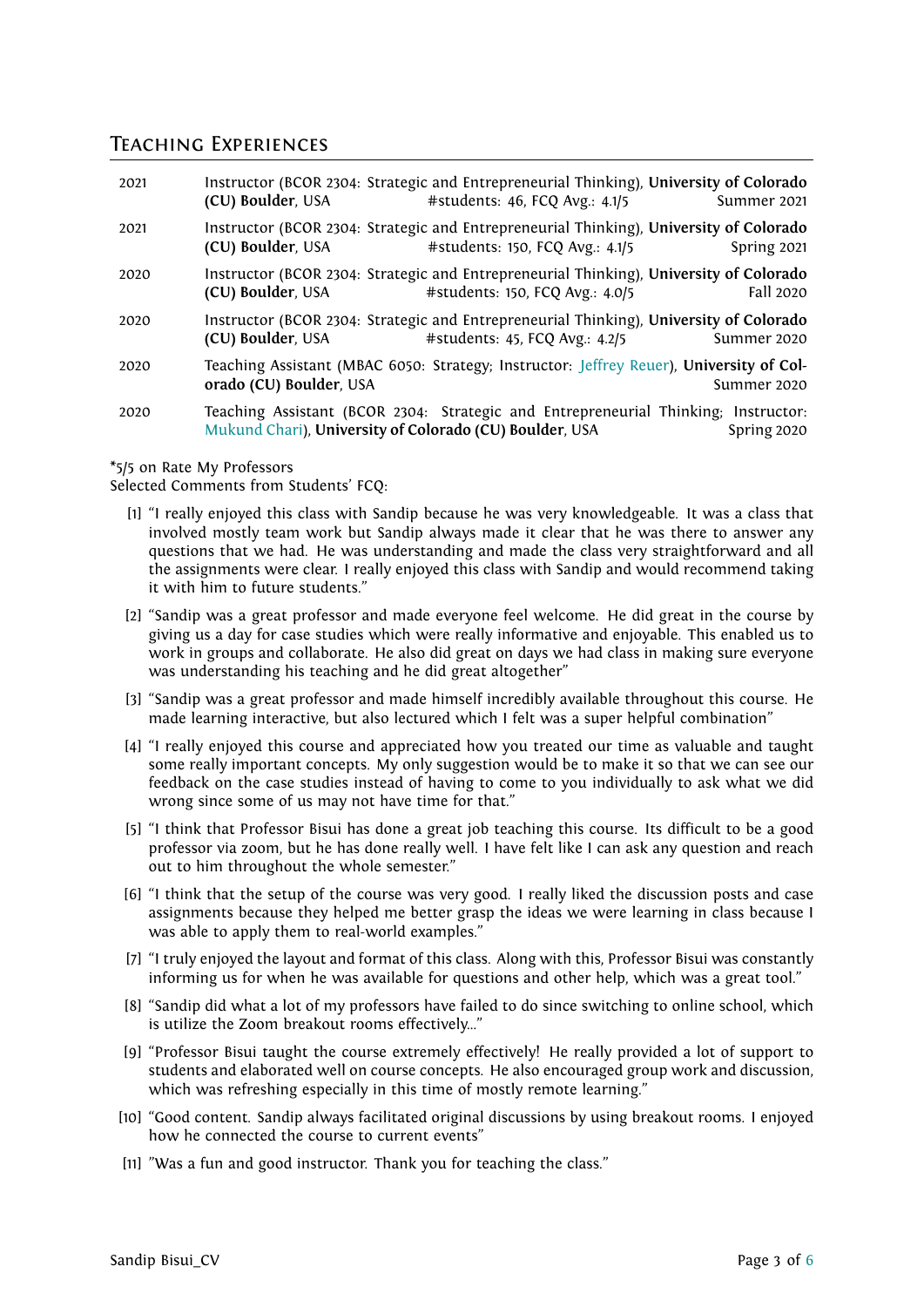# Academic Experiences

| $2019 -$ | Reviewer: Academy of Management (AOM): Annual meeting                                                                                              |
|----------|----------------------------------------------------------------------------------------------------------------------------------------------------|
| $2019 -$ | Reviewer: Strategic Management Society (SMS): Annual conference                                                                                    |
| 2020     | Associate Editor: Technology and Innovation Management (TIM) Division, Academy of<br>Management (AOM): Annual meeting-Virtual                      |
| 2020     | Session Chair: Corporate and International Strategy, Strategic Management (STR) Divi-<br>sion, Academy of Management (AOM): Annual meeting-Virtual |

## Awards & Scholarships

| 2021     | MacMillan award for best submitted paper in Entrepreneurship, Deming Center for En-<br>trepreneurship, CU Boulder |
|----------|-------------------------------------------------------------------------------------------------------------------|
| 2018-21  | Strategy, Entrepreneurship, and Operations (SEO) Division Fellowship, CU Boulder                                  |
| $2018 -$ | CU Boulder PhD Fellowship                                                                                         |
| 2020     | MacMillan Fellowship for outstanding work as a PhD student, Deming Center for En-<br>trepreneurship, CU Boulder   |
| 2020,19  | Gerald Hart Research Fellowship, CU Boulder                                                                       |
| 2015     | GATE Scholarship, All India Council for Technical Education                                                       |
| 2011-14  | Inspire Scholarship, Dept. of Science & Technology, Govt. of India                                                |

# Programming Languages, Statistical Software & Databases used

Languages & Software: Stata, Python, R, MySQL Database: WRDS (Compustat, CRSP), VentureXpert, Cortellis, PatentsView

# Relevant Courses Undertaken

| Strategy Seminar(s)      | Applied Microeconomtrics          | <b>Computing for Management</b> |
|--------------------------|-----------------------------------|---------------------------------|
| Entrepreneurship Seminar | Probability & Statistics          | Data Structure & Algorithm      |
| Innovation Seminar       | Regression & Time Series Analysis | Research Writing                |

# **OTHER PUBLICATIONS**

- [1] Misra, S. C., **Bisui, S.** (2014). Critical challenges for adopting personalized medicine system in healthcare management: perspectives of clinicians and patients. *International Journal of E-Health and Medical Communications (IJEHMC)*, 5(2), 70-89.
- [2] Misra, S. C., Singh, V., **Bisui, S.** (2016). Characterization of Agile ERP. *Software Quality Professional*, 18(3).
- [3] Misra, S. C., Singh, V., Jha, N. K., **Bisui, S.** (2016). Modeling privacy issues in distributed enterprise resource planning systems. *International Journal of Communication Systems, 29(2), 378-401.*
- [4] Misra, S. C., **Bisui, S.** (2016). Feasibility of large scale implementation of personalized medicine in the current scenario. *International Journal of E-Health and Medical Communications (IJEHMC)*, 7(2), 30-49.
- [5] Misra, S. C., **Bisui, S.**, Fantazy, K. (2016). Identifying critical changes in adoption of personalized medicine (PM) in healthcare management. *International Journal of E-Health and Medical Communications (IJEHMC)*, 7(3), 1-15.
- [6] Misra, S. C., **Bisui, S.** (2017). Adoption of Personalized Medicine: Towards Identifying Critical Changes. *In Healthcare Engineering (pp. 55-57). Springer, Singapore*.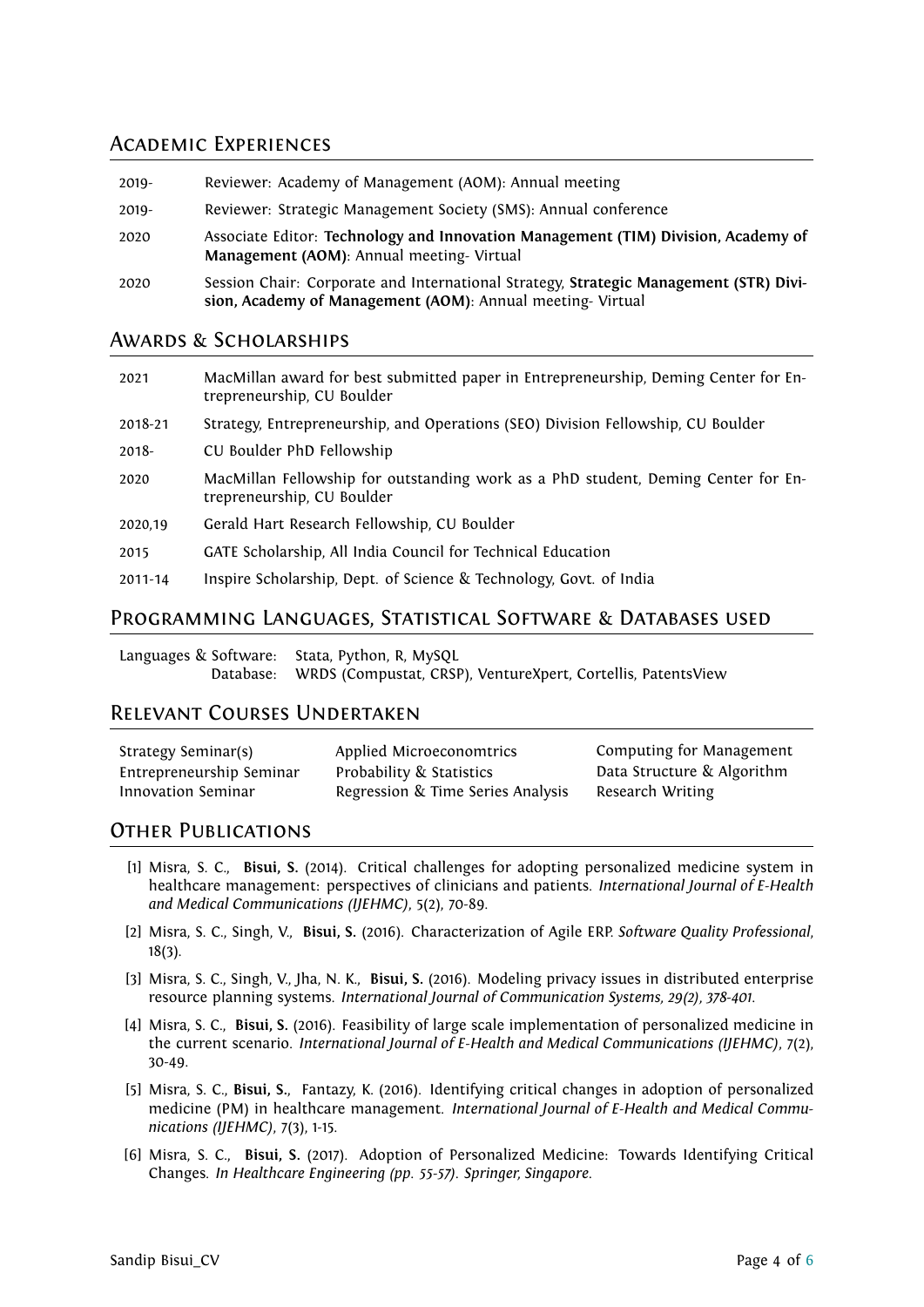- [7] Rahi, S. B., **Bisui, S**., Misra, S. C. (2017). Identifying the moderating effect of trust on the adoption of cloud-based services. *International Journal of Communication Systems*, 30(11), e3253.
- [8] Rahi, S. B., **Bisui, S.**, Misra, S. C. (2017). Identifying critical challenges in the adoption of cloud-based services. *International Journal of Communication Systems*, 30(12), e3261.
- [9] **Bisui, S.**, Misra, S. C. (2018). Personalized Medicine. *In Encyclopedia of Information Science and Technology, Fourth Edition (pp. 5901-5907). IGI Global*.
- [10] Misra, S. C., **Bisui, S.** (2018). Modelling vital success factors in adopting personalized medicine system in healthcare technology and management. *Engineering Science and Technology, an international journal*, 21(3), 532-545.
- [11] Misra, S. C., **Bisui, S.**, Mahapatra, G. (2018). Trust Issues in ERP Implementation: Modeling and Analysis. *Software Quality Professional*, 20(3).
- [12] Misra, S. C., Rahi, S. B., **Bisui, S**., Singh, A. (2019). Factors Influencing the Success of Cloud Adoption in the Semiconductor Industry. *Software Quality Professional*, 21(2), 38-51.
- [13] **Bisui, S.**, Misra, S. C. (2019). Impact of Privacy Issues on Successful Implementation of Personalized Medicare System: An Empirical Study. *International Journal of E-Health and Medical Communications (IJEHMC)*, 10(3), 96-115.
- [14] Misra, S. C., **Bisui, S.** (2019). Security Determinants in ERP Systems: Modeling and Analysis. *Software Quality Professional*, 22(1), 9-22.
- [15] Misra, S. C., **Bisui, S.**, Nayak, S. C. (2020). Security Concerns in the Adoption of Personalized Medicine in Electronic Healthcare in India. *Software Quality Professional*, 22(3), 16-26.
- [16] Misra, S. C., **Bisui, S.**, Singh, A. (2020). A study on the role of trust factor in adopting personalised medicine. *Behaviour & Information Technology*, 39(7), 771-787.

#### Non Academic Experiences

| $2019 -$ | International Peer Mentor, International Student and Scholar Services, CU Boulder |
|----------|-----------------------------------------------------------------------------------|
| $2019 -$ | Graduate Peer Mentor, Graduate School, CU Boulder                                 |
| 2019-20  | Campus Lead, India Student Hub USA                                                |
| 2019     | Volunteer: Academy of Management (AOM) Annual meeting                             |
| 2019     | Volunteer: Strategic Management Society (SMS) Annual conference                   |
| 2015-16  | Department Placement Coordinator, Students Placement Office, IIT Kanpur           |
| 2014     | Head, Events and Competitions, Udghosh: Annual Sports Festival, IIT Kanpur        |
| 2014     | Manager, Megaworld, Techkriti: Annual Technical Festival, IIT Kanpur              |
| 2013     | Coordinator, Informals, Antaragni: Annual Cultural Festival, IIT Kanpur           |
| 2012-13  | Secretary, Design Club, IIT Kanpur                                                |
| 2011-12  | Volunteer, National Social Service (NSS)                                          |
|          |                                                                                   |

#### Personal Interests

- Exploring the Mountains, Playing Badminton, Solving Rubik's Cube, Cooking Delicious Meals :P